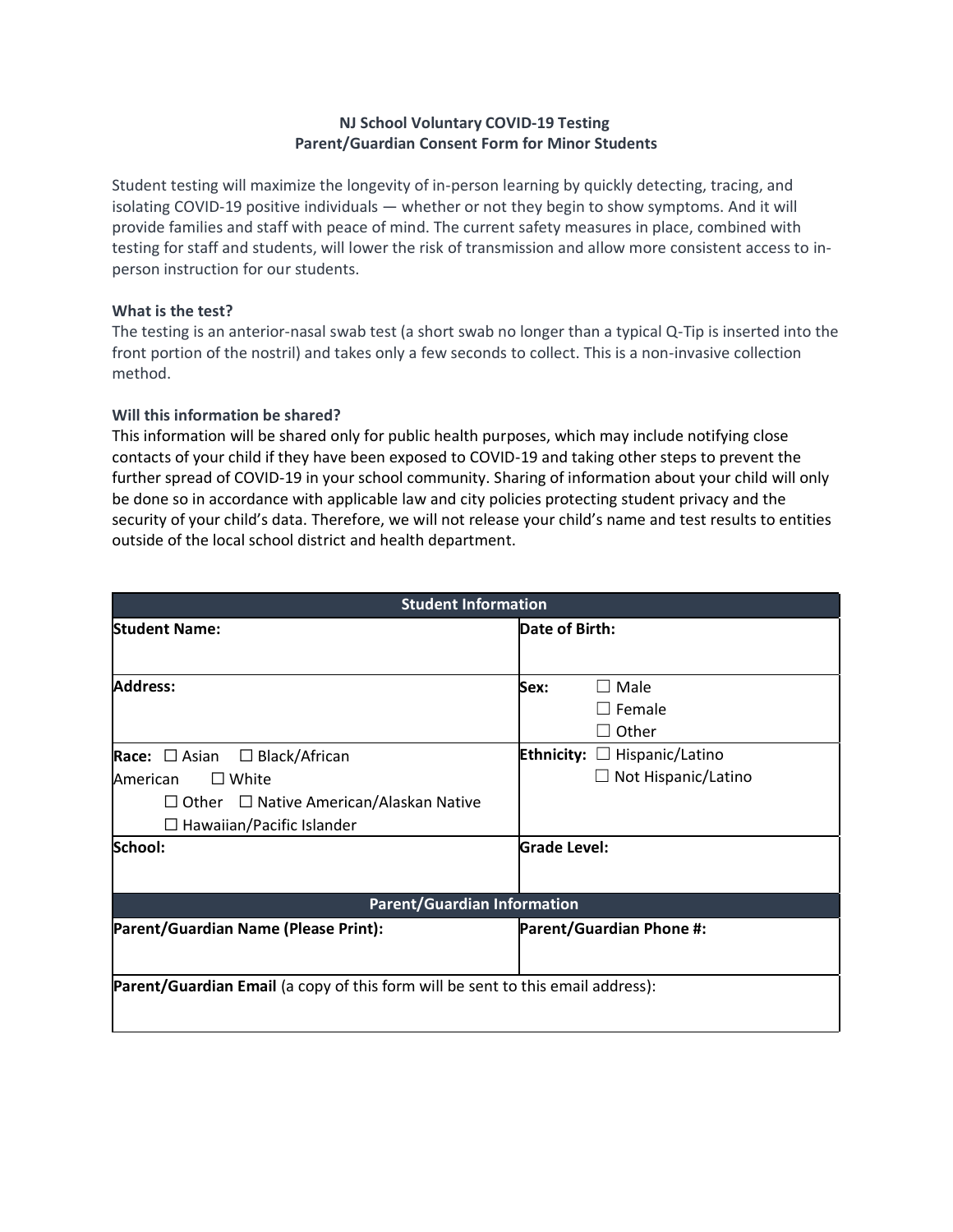## **CONSENT**

By completing and submitting this form, I confirm that I am the appropriate parent, guardian, or legally authorized individual to provide consent and that:

- I have read and understood the information in this consent form and related documents such as the Fact Sheets for Patients.
- I authorize the collection and testing of a weekly individual COVID-19 test on my child during school hours, through the NJ Schools COVID Testing Program.
- I authorize the collection and testing of any individual Rapid antigen and/or PCR/molecular diagnostic test on my child, by allowing my child to provide a nasal swab specimen for testing.
- I understand that all sample types will be non-invasive, short nasal swabs.
- I agree to permit my child's personal information to be released to the Clinical laboratory that will process my child's test.
- I agree to have my child's specimen tested by CRSP for SARS-CoV-2 and/or by rapid antigen test.
- I understand that the Broad Institute may disclose your child's test results to the school, as well as the local and state health departments.
- I agree to allow my child to return for confirmatory testing if requested by my child's educational institution.
- I understand that I will be notified about the POSITIVE results of any individual diagnostic test for COVID-19.
- Regardless of test results, students MUST adhere to all COVID-19 school safety guidance, including mask-wearing and social distancing, and follow school protocols for isolating and testing in the event the student develops symptoms of COVID-19.
- I understand that staff administering individualized testing have received training on safe and proper test administration. I agree that neither the test administrator nor any of their trustees, officers, employees, or organization sponsors are liable for any accident or injuries that may occur from participation in the COVID-19 testing program.
- I understand that my child must stay home if feeling unwell. I acknowledge that a positive individual test result is an indication that my child must stay home from school, self-isolate, and continue wearing a mask or face covering as directed in an effort to avoid infecting others. Dates of isolation will be assigned by the district contact tracing team.
- I understand the school system is not acting as my child's medical provider, this testing does not replace treatment by my child's medical provider, and I assume complete and full responsibility to take appropriate action with regards to my child's test results. I agree I will seek medical advice, care, and treatment from my child's medical provider if I have questions or concerns, or if their condition worsens. I understand I am financially responsible for any care my child receives from their healthcare provider.